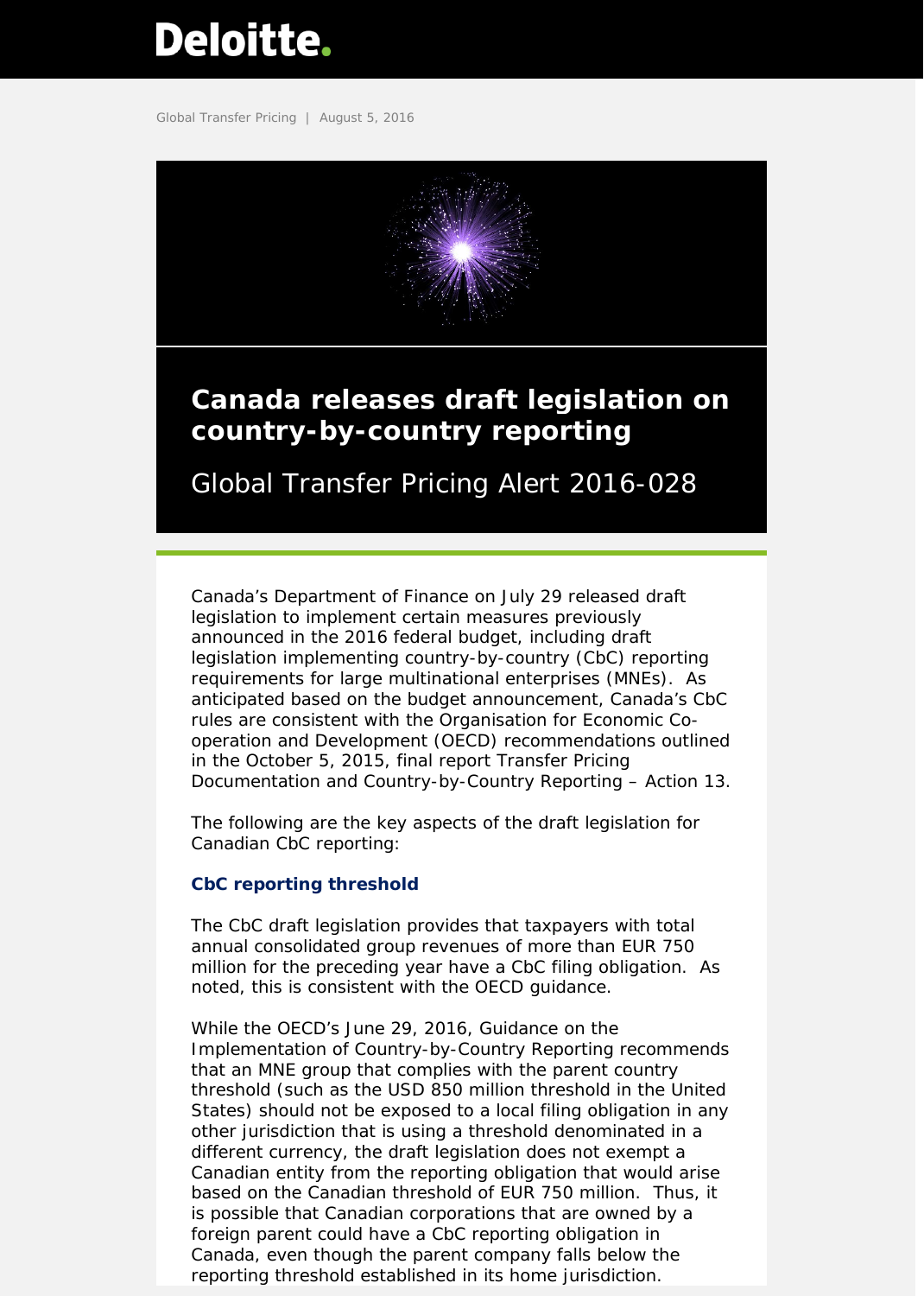## **First year of CbC reporting**

The draft legislation provides that the CbC reporting rules will apply to fiscal years of MNE groups that begin after 2015.

Because some countries have a later implementation date for CbC reporting, the Canadian CbC filing requirement could result in a Canadian subsidiary having a reporting obligation for a taxation year when the ultimate parent company does not have a similar reporting obligation in its home country. MNEs are cautioned to consider the filing requirements of their Canadian subsidiaries as well as ultimate parent entities, because the draft legislation indicates that Canada will require CbC reporting for subsidiaries (with the potential for penalties in the event of noncompliance) even if the ultimate parent entity is in a jurisdiction that does not require a CbC report.

### **Deadlines to file CbC reports**

The draft legislation provides that entities required to file a CbC report in Canada will be required to do so within 12 months after the end of the fiscal year. Thus, the first possible reporting deadline is December 31, 2017. For this purpose, the fiscal year refers to the financial reporting year of the ultimate parent, which may differ from the taxation year of the Canadian entity that is obligated to file the CbC report.

#### **Parent and subsidiary filing requirement**

A Canadian entity that is the MNE group's parent is obligated to file a CbC report on behalf of the MNE group.

If the ultimate parent of the MNE group is not a resident of Canada, Canadian subsidiaries are relieved of the filing obligation provided that the ultimate parent (or an entity that is designated as a "surrogate parent entity") files a CbC report in a jurisdiction that will provide a copy of the CbC report to Canada.

# **Penalty for noncompliance with CbC reporting obligations**

The penalty for failure to file a CbC report on time will be \$500 per month for up to 24 months, or \$1,000 per month for up to 24 months if a demand is served and not complied with.

# **CbC report data requirements not described**

The draft legislative proposal addressing CbC report requirements did not include specific detail as to what the "prescribed form" of the report will contain. It is expected that the prescribed form will be consistent with the OECD guidance.

## **Other revised transfer pricing guidance**

The July 29 draft legislation deals solely with the CbC reporting obligation. Draft legislation for other OECD transfer pricing developments was not included. For example, the OECD guidance introduces a three-tiered documentation structure that, in addition to the CbC report, includes master file and local file requirements. The draft legislation does not contain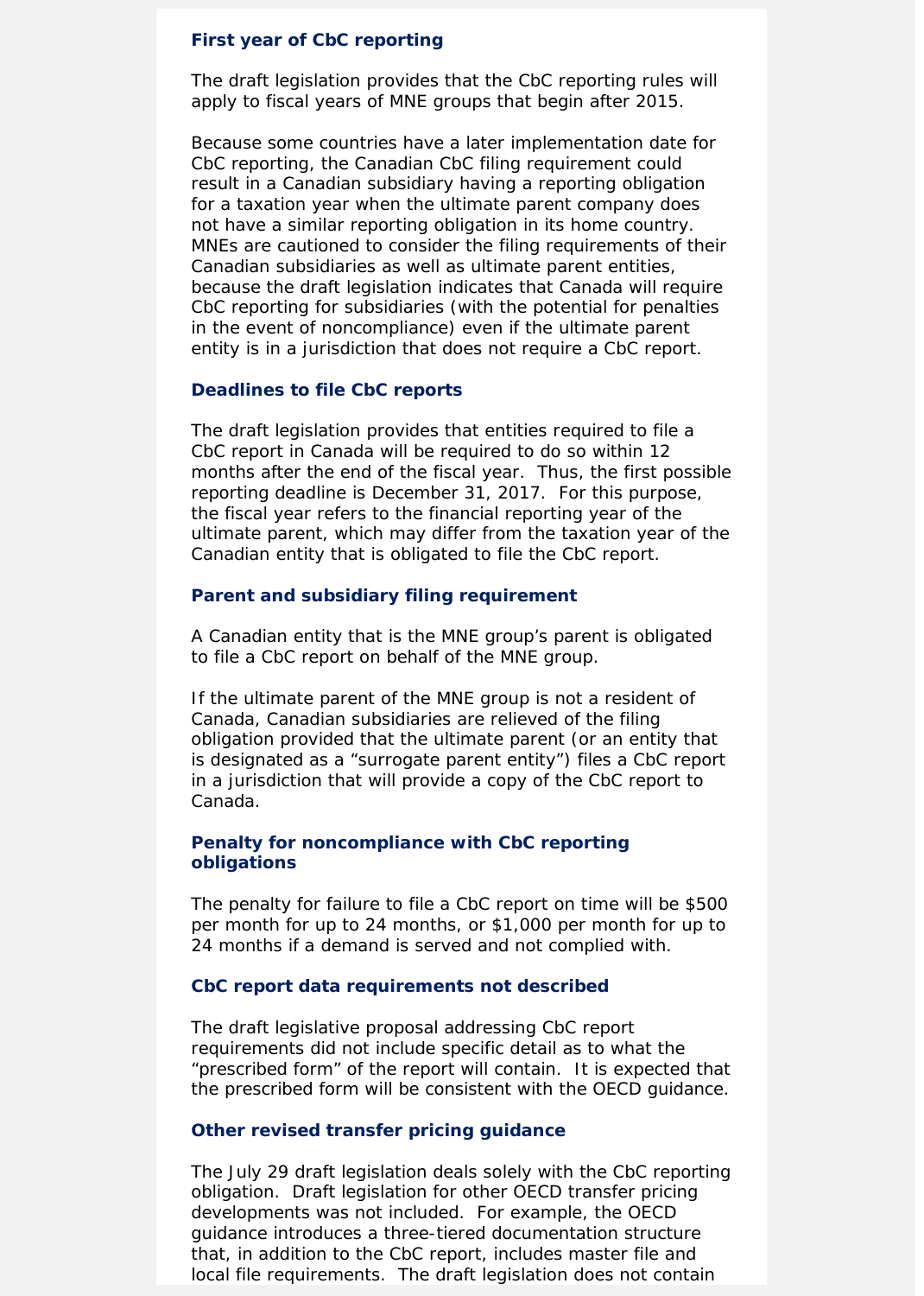any specific references to the potential adoption of the master file/local file approach, or any significant revisions to the existing documentation requirements currently described in subsection 247(4) of the Act.

The new CbC reporting requirements will involve increased compliance effort to gather and prepare the necessary information. Certain data may not be readily available to MNEs on a global level, and many taxpayers will have to upgrade their existing information systems or introduce new internal measures to be able to retrieve and gather the required data. While the earliest filing deadline is December 31, 2017, businesses should be proactive in assessing their ability to comply with the requirements.

The new CbC reports are meant to provide tax authorities around the world with high-level overviews of the global operations of large MNEs to enhance transparency. While the information is intended solely to "assist tax administrations in performing effective risk assessments" and not as a means of calculating transfer pricing adjustments, the questions that tax administrations may ask as a result of their review of the CbC reports may ultimately lead to adjustments.

The draft legislation lacks certain details, such as exactly what must be included in the CbC report or the manner of making designations - for example, regarding a surrogate parent filing or for one Canadian entity in a group filing on behalf of other Canadian entities. Further guidance is expected to be provided.

The CbC draft legislation reflects that Canada is committed to the OECD's BEPS project and will continue to work with the international community in the interest of global transfer pricing consistency. It will be incumbent upon MNEs to be proactive in identifying and compiling the requisite data to ensure proper compliance with CbC requirements. MNEs also should be certain to analyze and fully understand the data being provided to consider how it may be interpreted by a tax authority.

Interested parties are invited to provide comments on the draft legislation by September 27, 2016. Final legislation will be enacted after public comments are considered, and the legislation is tabled and passed in Parliament.

*Richard Garland and Norma Kraay, Toronto Alex Evans, Burlington*

Back to top

#### **Contacts**

**National Transfer Pricing Leader [Markus Navikenas](mailto:mnavikenas@deloitte.ca)** mnavikenas@deloitte.ca

**Quebec [Hernan Allik](mailto:bbarsalo@deloitte.ca)**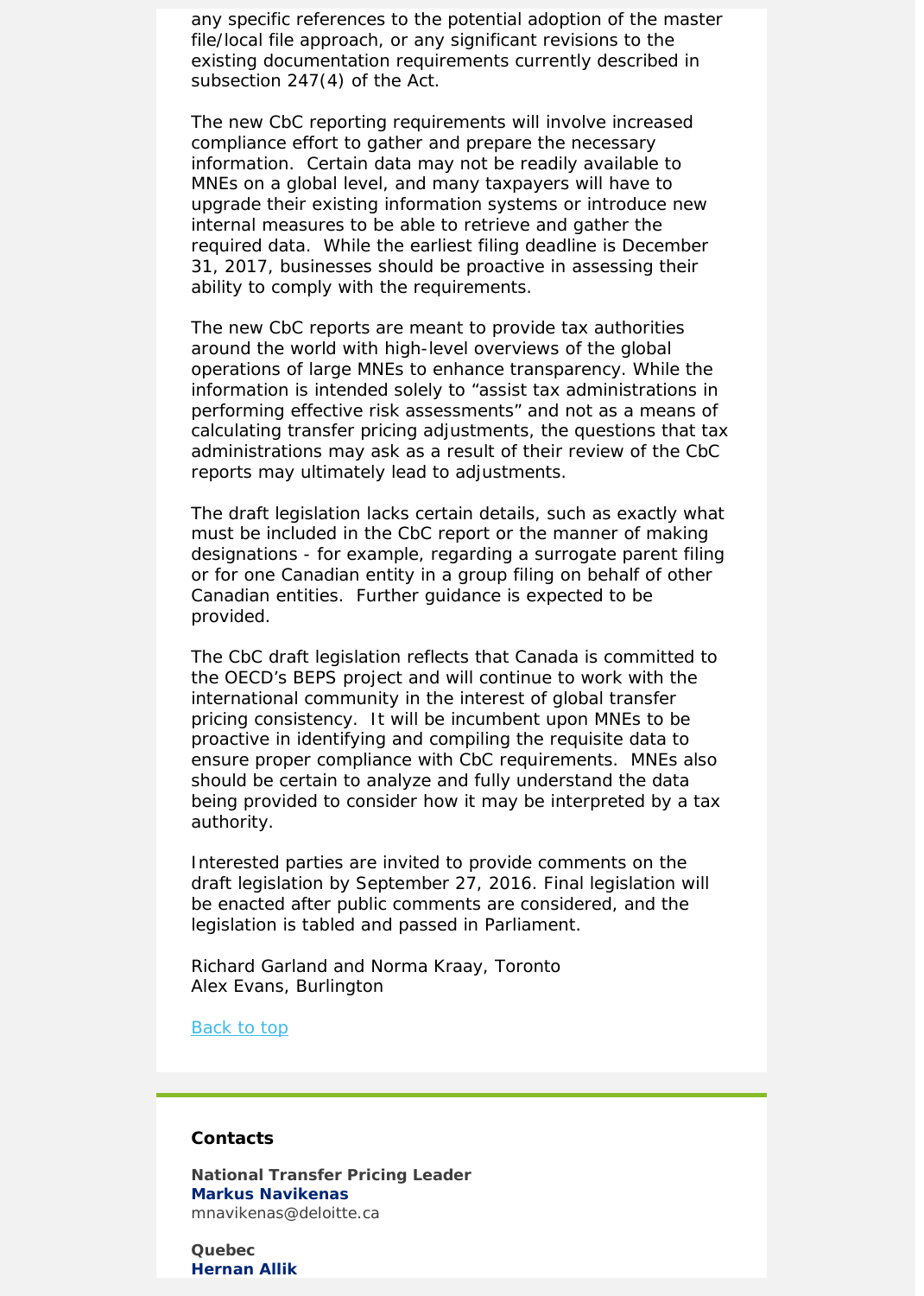[hallik@deloitte.ca](mailto:hallik@deloitte.ca)

**Ontario [Tony Anderson](mailto:toanderson@deloitte.ca)** [toanderson@deloitte.ca](mailto:toanderson@deloitte.ca)

**Toronto [Muris Dujsic](mailto:mdujsic@deloitte.ca)** [mdujsic@deloitte.ca](mailto:mdujsic@deloitte.ca)

**Alberta [Andreas Ottosson](mailto:mnavikenas@deloitte.ca)** [aottosson@deloitte.ca](mailto:aottosson@deloitte.ca)

**Prairies [Kevin](mailto:rostewart@deloitte.ca) Gale** [kgale@deloitte.ca](mailto:kgale@deloitte.ca)

**British Columbia [Rob Stewart](mailto:rostewart@deloitte.ca)** [rostewart@deloitte.ca](mailto:rostewart@deloitte.ca)

Back to top

# **Useful links**

Resources

- [2016 Global Transfer Pricing Country Guide](https://www2.deloitte.com/us/en/pages/tax/articles/global-transfer-pricing-country-guide.html)
- [Arm's length standard](http://www2.deloitte.com/global/en/pages/tax/articles/arms-length-standard.html)
- [Transfer pricing alerts](http://www2.deloitte.com/global/en/pages/tax/articles/global-transfer-pricing-alerts.html)

Get Connected

- [Deloitte tax@hand](http://www2.deloitte.com/us/en/pages/tax/articles/deloitte-tax-at-hand-mobile-app.html)
- [Join Dbriefs](https://www2.deloitte.com/global/en/pages/about-deloitte/articles/dbriefs-webcasts.html)
- [Follow @Deloitte Tax](http://www.twitter.com/deloittetax)
- [www.deloitte.com/tax](http://www.deloitte.com/tax)

[Back to top](#page-0-0)

 $\circledR$  Get in touch



Deloitte refers to one or more of Deloitte Touche Tohmatsu Limited, a UK private company limited by guarantee ("DTTL"), its network of member firms, and their related entities. DTTL and each of its member firms are legally separate and independent entities. DTTL (also referred to as "Deloitte Global") does not provide services to clients. Please see<http://www.deloitte.com/about> for a more detailed description of DTTL and its member firms.

Deloitte provides audit, consulting, financial advisory, risk management, tax and related services to public and private clients spanning multiple industries. With a globally connected network of member firms in more than 150 countries and territories, Deloitte brings world-class capabilities and high-quality service to clients, delivering the insights